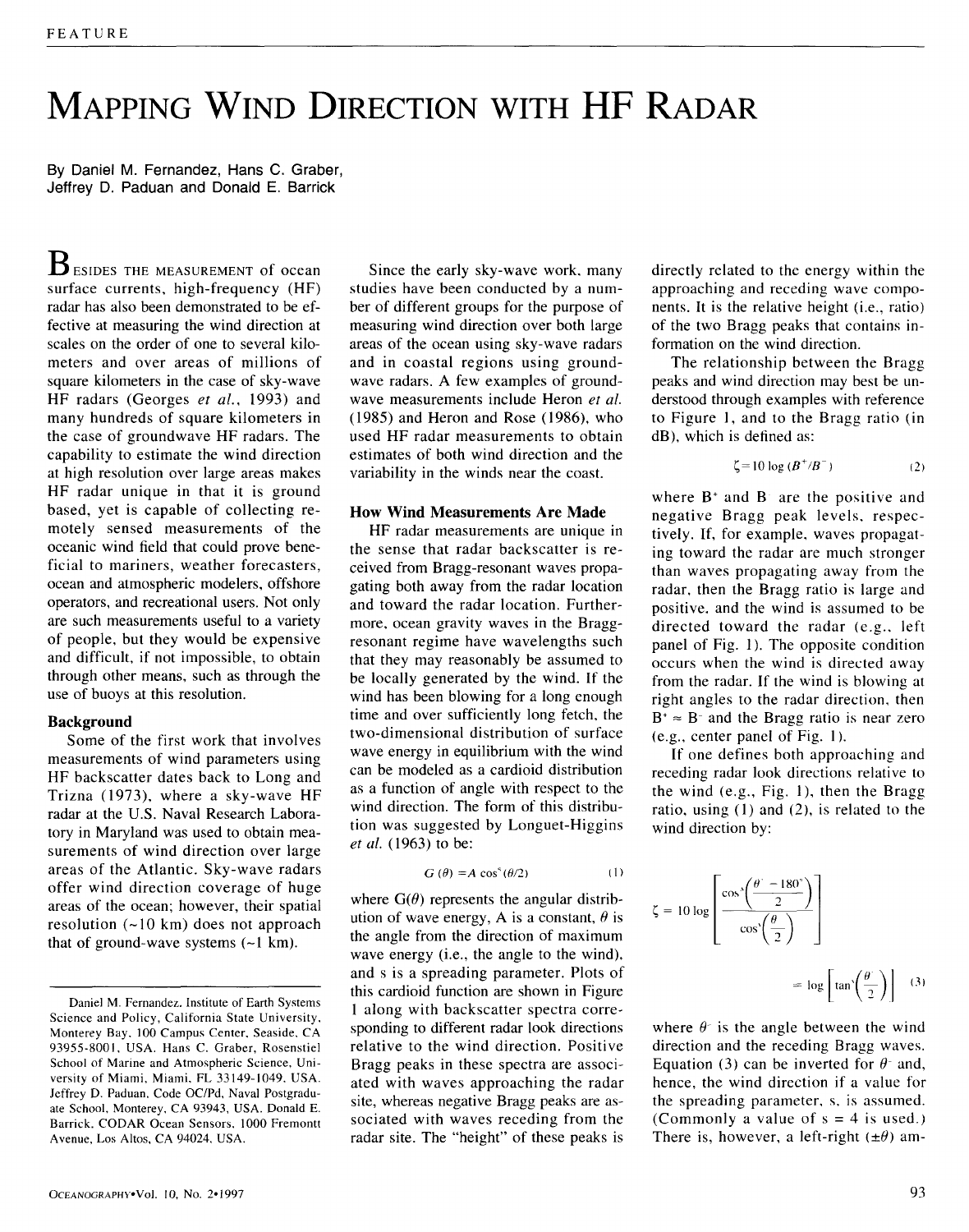

*Fig. 1: Sample distributions of surface wave energy as a function of angle relative to the wind direction for cases with wind blowing toward (left), at right angles to (middle), and away from (right) the radar look direction. Sample backscatter spectra below show relative heights of the approaching (+) and receding (-) Bragg*   $peaks$  for each case and  $\theta^*$  denotes the angle *between the wind and the approaching wave directions.* 

biguity in the solution that must be resolved using independent observations, assumptions about time continuity, or (preferably) estimates from a second radar site viewing the ocean from a different angle.

# **Results from a Phased-Array System**

In Wyatt's paper (Wyatt 1997) on directional wave mapping using the Ocean Surface Current Radar (OSCR) system, wind direction maps are also included (see Wyatt 1997, Fig. 4, this issue) that show the effect of a low pressure system moving past the radar sites. Here we present a similar result from an OSCR deployment off Duck, North Carolina in October 1994. Surface current data from this experiment are described by Haus et al. (1995) and Shay et al. (1997). Importantly, the experiment included offshore moored wind measurements within range of the OSCR sites. In addition, the Army Corps of Engineer's research pier at Duck collected wind measurements at the nearshore boundary of the radar field.

Wind direction estimates from the OSCR cell closest to the offshore mooring are shown in Figure 2, together with observed wind directions, for a 2-day period that included the passage of a sharp front on 9 October. The remotely sensed direction estimates agree very well with those measured at the mooring. In this case, data from only one of the two OSCR sites (the master site)

were used, and the directional ambiguity in the Bragg ratio was resolved by minimizing the differences with the mooring data. Hence the OSCR estimates are not independent of the mooring data in this example, but the results are still very encouraging. (During this experiment, the noise level of the OSCR slave site was such that useable Bragg ratios were unavailable most of the time.)

The important potential of HF radar data with regard to the wind field is in their ability to map wind direction and detect frontal boundaries (sudden changes in direction) and small-scale storms (e.g., waterspouts, thunderstorms). High resolution wind direction maps from before and after the frontal passage of 9 October are shown in Figure 3, together with observed directions at the mooring and on the research pier. Again, these estimates were made without the benefit of the second radar site. They are, nonetheless, remarkable in terms of the two-dimensional views they provide. Primarily onshore winds throughout the region shifted to alongshore with the passage of the front. In addition, the radar maps show variations in wind direction over horizontal scales of just a few kilometers. Wind stress divergences and curls over these scales, and their impact on coastal mixing and circulation, can only be investigated using HF radar systems.

# **Results from a Direction-Finding System**

The wind direction mapping described above was accomplished using



*Fig. 2: Wind direction relative to the master radar site measured at a wave buoy off Duck, North Carolina in October 1994 (solid) together with estimates from the HF radar (symbols).* 



*Fig. 3: Wind direction maps from 9 and 11 October 1994 off Duck, North Carolina from OSCR measurements at the master HF radar site. The measured directions at an offshore mooring and from a research pier are also shown in red.* 

phased-array systems where the beam is electronically "steered" to a particular direction and the entire Bragg peak energy ratio is measured. It is likewise possible to use backscatter data from direction-finding systems, such as the CODAR SeaSonde, to map wind direction using compact colocated antennas. This can be done by extending the surface current algorithms (e.g., Lipa and Barrick, 1983; Barrick and Lipa, 1997) to provide the Bragg power ratio for the extracted bearing angles corresponding to the particular Doppler frequency bin (or radial velocity). The estimation of wind direction is, therefore, more restrictive than surface current estimates, because both Bragg peaks must produce a similar bearing estimate for each radial velocity bin. Like the phased array, wind direction estimates for a particular grid location must be available from both radar sites if two-site data are to be used to resolve the direction ambiguity.

An intitial attempt at wind direction mapping using two SeaSonde systems off the Oregon coast is shown in Figure 4. A reversal of alongshore wind direction from downwelling-favorable to upwelling-favorable between 20 May and 21 May 1996 is clear in the figure, along with the suggestion of small-scale structure similar to that observed off North Carolina by the OSCR system.